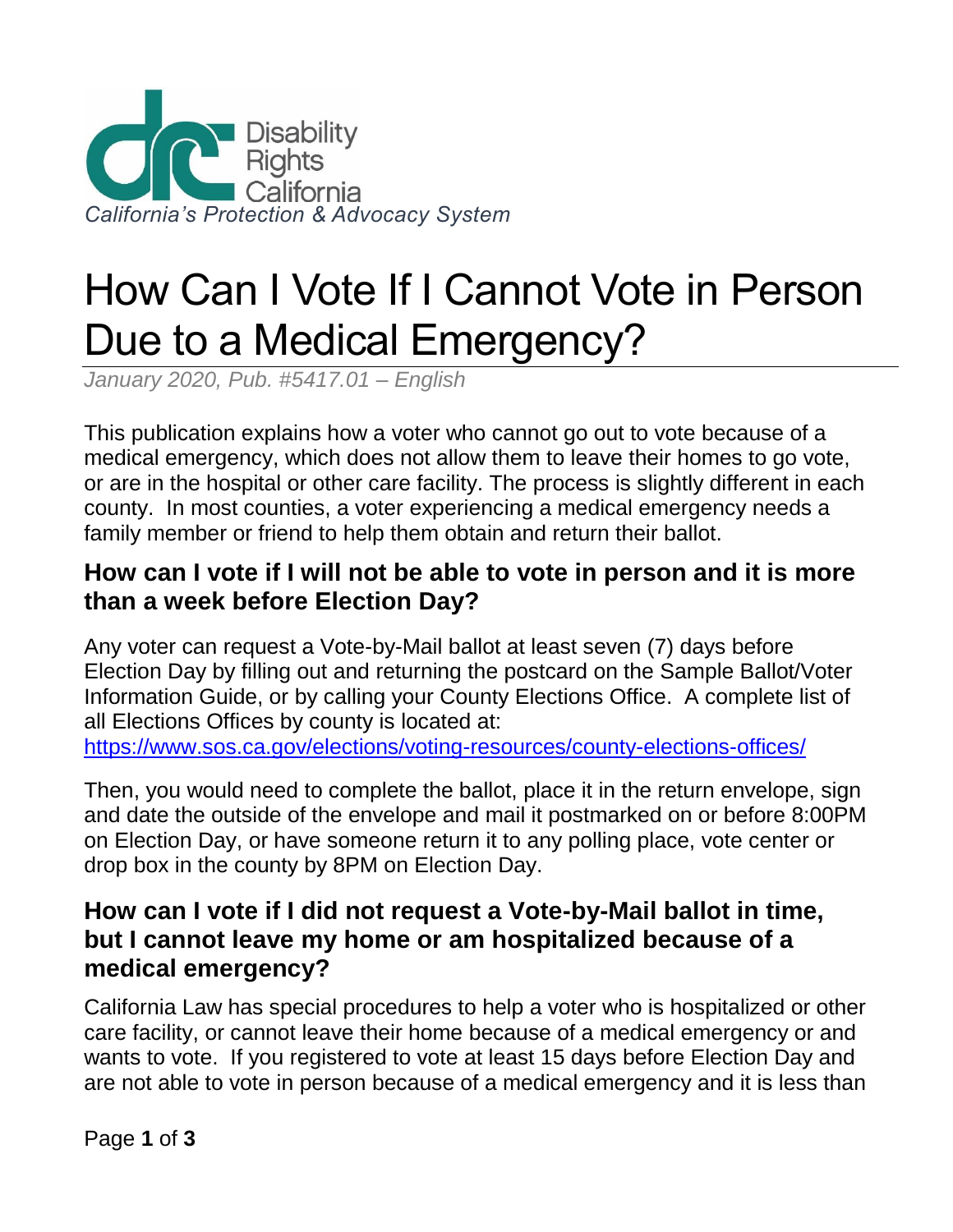seven (7) days before Election Day (the deadline for requesting a Vote-by-Mail ballot), you can request and complete an emergency medical ballot.

# **What is an Emergency Medical Ballot?**

For the six days prior to an election, a registered voter who is unable to vote in person at a polling place or vote center due to confinement in a hospital, another facility or at home because of a medical emergency can fill out a form to authorize someone to go to the Elections Office to pick up a ballot for them.

Call your County Elections Office to find out about the special requirements for requesting an Emergency Medical Ballot. Some hospitals have volunteers who may help you get the Emergency Medical Ballot.

## **What is an Emergency Medical Ballot?**

**Y**ou can download, fill out and print the Late Vote-by-Mail Ballot Application<sup>[1](file:///C:/Users/Alyssa/AppData/Local/Microsoft/Windows/INetCache/Content.Outlook/VW302VOF/Updated%20541701.docx%23footnote1)</sup> on the Secretary of State's website at: [https://elections.cdn.sos.ca.gov/vote-by](https://elections.cdn.sos.ca.gov/vote-by-mail/pdf/late-vote-by-mail-application.pdf)[mail/pdf/late-vote-by-mail-application.pdf](https://elections.cdn.sos.ca.gov/vote-by-mail/pdf/late-vote-by-mail-application.pdf). If you cannot access a computer and printer, you can write out a statement requesting an Emergency Medical Ballot saying that you are in a hospital, another care facility or cannot leave your home because of a medical emergency and need the ballot because you cannot vote in person. You can name anyone in the written request to do this for you. You must sign under penalty of perjury that you have asked a person to pick up this ballot on your behalf. You need to sign the request. If you are unable to sign the request, someone can help you sign with an "x". When that happens, the person helping you can complete the request for you and write the words "witnessed by" and then sign her own name.

# **What is an Emergency Medical Ballot?**

In the appropriate space on the provided envelope, write the name of the person whom you authorize to return your ballot. Sign and date the envelope. Place the ballot in the envelope and seal it. **The authorized person must sign and date the back of the envelope in the space provided and return it to the Elections Office or any polling place or vote in the county by 8:00 p.m. on** 

l

<sup>1</sup> Recently, the California Secretary of State's (SOS') office published an online application which voters can use after the deadline to request a Vote-by-Mail ballot to obtain a ballot. The main reason for this form is to ensure that voters experiencing a medical emergency do not need to have their designated person pick up a form and bring it to them before they can start the process of obtaining an emergency medical ballot. The SOS' office named the form a "Late Vote-by-Mail Ballot Application" because some counties allow voters who cannot vote in person for other reasons to take advantage of this process. Please note that, even though it is called a "Late Vote-by-Mail Ballot" on the application form, the ballot cannot be delivered or returned by mail. [\(Return to Main Document\)](file:///C:/Users/Alyssa/AppData/Local/Microsoft/Windows/INetCache/Content.Outlook/VW302VOF/Updated%20541701.docx%23footnote2)